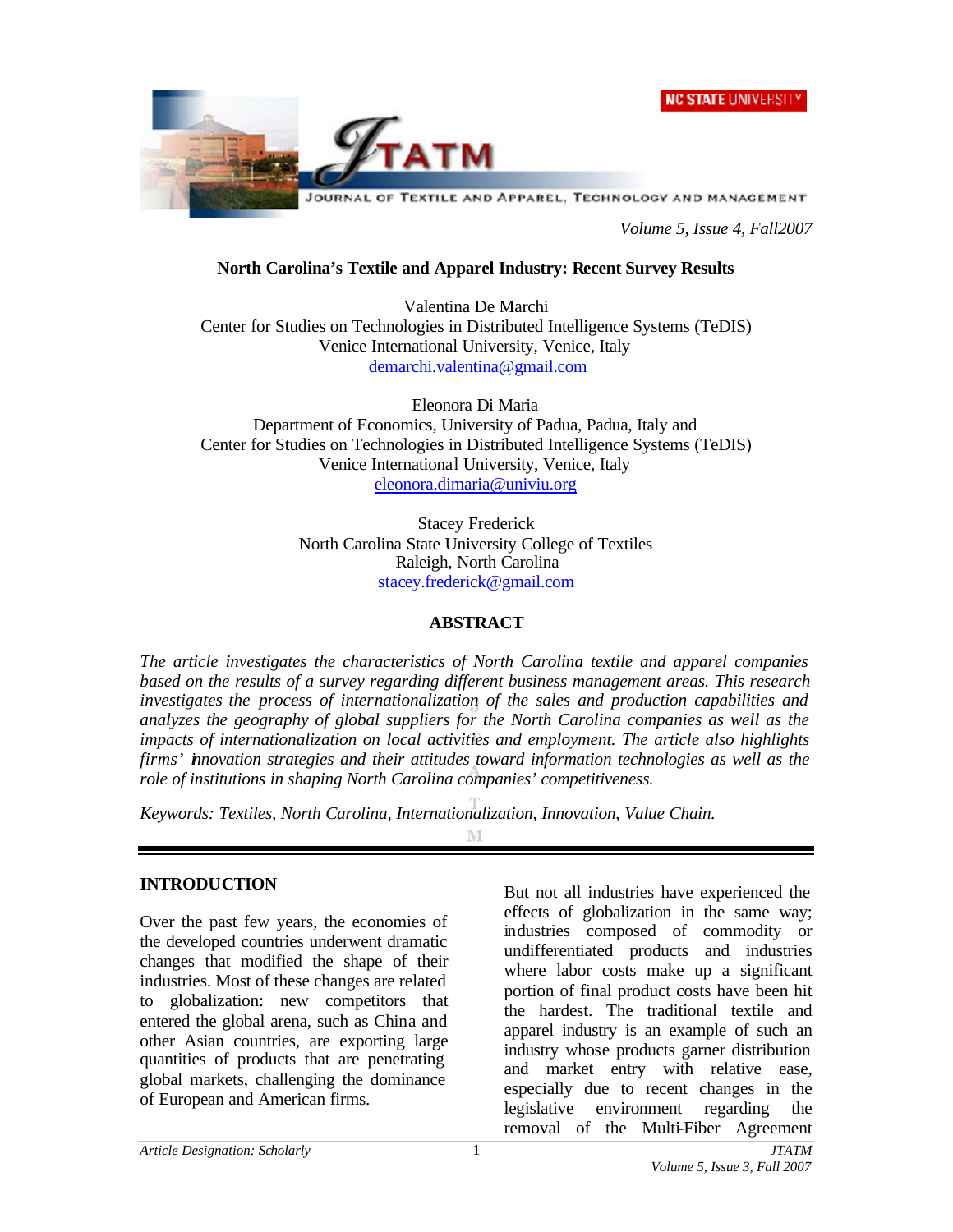(MFA) quotas. These changes have been the subject of many reports and papers by researchers from all over the world (Adhikari & Yamamoto, 2007).

However, recent studies concentrate mostly on developing countries. The focus of this paper, a collaboration of the Center on Globalization, Governance & Competitiveness at Duke University and the Center for Studies on Technologies in Distributed Intelligence Systems (TeDIS) at Venice International University, is to analyze this industry within a developed country, the United States and, in particular, the state of North Carolina, to identify its business characteristics in order to better understand how it can compete with other global players. Furthermore, the methodology used will allow for a comparison with other developed countries and to analyze the strategies of companies of different nations that are working to address the same challenges of globalization in the future.

North Carolina is interesting to examine because the textile and apparel industry has deep roots in this state, dating back to 1815 when the first textile mill opened (http://historync.org). Moreover, the companies in North Carolina have been affected drastically by the new competitive dynamics of globalization: by 2005, there had been a 37% decline in the number of plants, and a 61% decrease in employment compared to 1990 (http://www.soc.duke.edu/NC\_GlobalEcono my, section on Textiles and Apparel). It is therefore vital to look at the key characteristics of North Carolina companies, an understanding of which could help identify the policies needed to support firms as they confront the new global challenges.

The purposes of this research paper are to:

- provide an overview of the internationalization of the sales and production capabilities in North Carolina textile and apparel companies;
- analyze the geography of global suppliers for these North Carolina companies;
- provide an overview of the role of public institutions in the effort to support internationalization efforts; and
- explore the use of technologies as instruments to improve the coordination of the respective value chains.

# **SETTING**

North Carolina is the largest textile mill employer and fourth largest apparel production employer in the United States (North Carolina Department of Commerce, 2006). One of the most complete reports regarding the North Carolina textile and apparel industry was written in 2006 (Cassill, Godfrey, Little, & Frederick, 2006). This paper examines the textile complex in North Carolina, including a market analysis of existing companies and identification of needed assistance for them. In the same year, a paper regarding the usage of ebusiness by the North Carolina textile manufacturing industry was published (Cagle, 2006). More recently, a website was created to provide a *warehouse* of information about textile products and markets from various government, industry, and academic sources to connect North Carolina textile companies to available information, resources, and to each other (Frederick, Cassill, Little, & Godfrey, 2007).

This study builds on previous research with survey data to complete the picture of the companies' business activities and strategies, especially regarding the internationalization process.

# **METHODOLOGY**

The survey methodology is based on quantitative, in-depth phone interviews with the owner, CEO or sales manager of the selected companies. The questionnaire for this study was adapted from a survey originally developed in 1999 by Micelli and Chiarvesio at the TeDIS research centre to study the local manufacturing system (see: http://www.univiu.org/research/tedis/researc h/tedissurvey/). The survey consisted of 75 questions divided into six sections with the

 $\overline{A}$ T

A Ŧ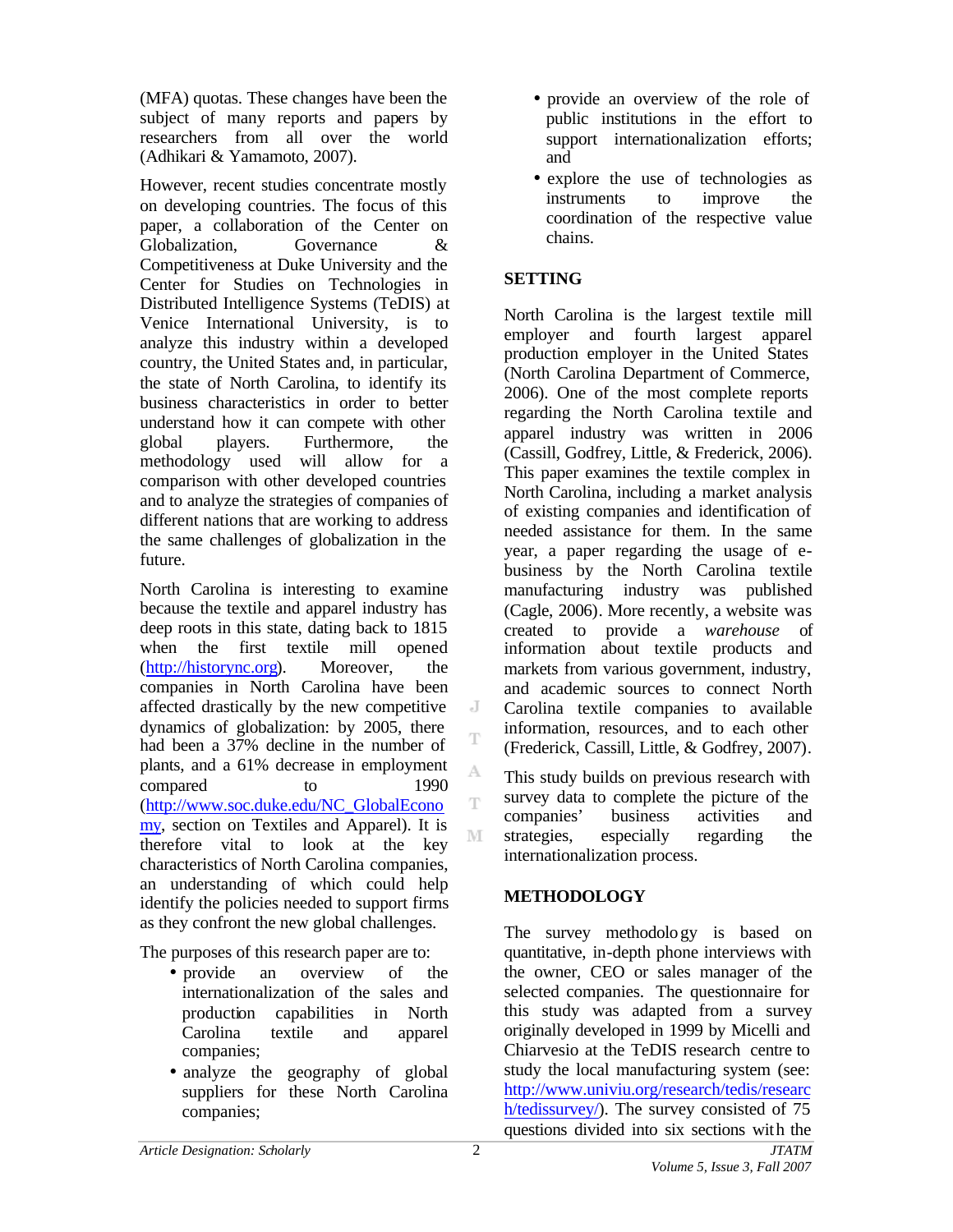following headings: company data, supplier relations, commercial area, innovation and intellectual property, technological equipment, and investments in technologies. The survey was administered from April 2, 2007 to May 6, 2007.

The population for this research project consisted of 1,256 North Carolina firms. All of the companies belong to the textile complex value chain, (see: http://www.soc.duke.edu/NC\_GlobalEcono my/ and www.textileconnect.com ) and own at least one facility in North Carolina, according to the *Reference USA* database. In order to identify which companies were part of this industry, all the companies within the database that have a primary North American Industry Classification System (NAICS) code listed in Table 1 were selected. NAICS is a production-oriented schema for business establishments (defined as a single physical location at which economic activity occurs) *in which economic units that use similar processes to produce goods or services are grouped together.*

Stratified random sampling was used to identify the companies included in the sample for the survey. The 1,256 companies in the population were divided into a value chain stage based on the primary NAIC code for the establishment. Next, the percentage of the total number of companies for each stage of the value chain was determined. Companies were then randomly selected based on these percentages from the population of each value chain stage for a total of 250 companies in the sample. The response rate for the survey was 27.6% with a total of 69 participants.

| <b>NAICS Code</b> | <b>Value Chain Step</b> | <b>Population</b> | $\frac{0}{0}$ | <b>Sample</b> | <b>Respondent</b> |
|-------------------|-------------------------|-------------------|---------------|---------------|-------------------|
| 333292            | Machinery               | 95                | 7.6           | 18            | 8                 |
| 325221-222        | Fiber                   | 3                 | 0.2           | $\Omega$      | $\overline{0}$    |
| 3131              | Yarn                    | 99                | 7.9           | 20            | $\overline{4}$    |
| 3132              | Fabric                  | 160               | 12.7          | 32            | 5                 |
| 3161-3109         | Leather                 | -29               | 2.3           | 7             | $\mathbf{1}$      |
| 3133              | <b>Fabric Finishing</b> | 264               | 21.0          | 52            | 16                |
| 3151              | Hosiery                 | 137               | 10.9          | 26            | 6                 |
| 3152              | Apparel                 | 80                | 6.4           | 17            | 5                 |
| 3159              | Accessories             | 48                | 3.8           | 10            | 3                 |
| 314               | Home & Interiors        | 341               | 27.1          | 68            | 21                |
|                   | <b>TOTAL</b>            | 1256              | 100.00        | 250           | 69                |

Table 1: *Population and sample of the survey*

# **RESULTS**

### *DEMOGRAPHIC PROFILE*

Respondents answers to the questions on company data provided a profile of the study's sample. A significant number of the firms maintain more than one location in North Carolina, with 1.36 as the average number of locations within the state. Furthermore, the average number of locations per firm within the United States

was 5.27 locations. Roughly 44% of the locations in North Carolina report having fewer than 50 employees.

The companies produce mostly *final products for the market* (30.9%) or *final products for other companies* (29.4%). Only 8.8% of firms interviewed were considered manufacturers without factories in which the company does not engage in the manufacturing process but rather focuses on logistics, marketing, or managing activities.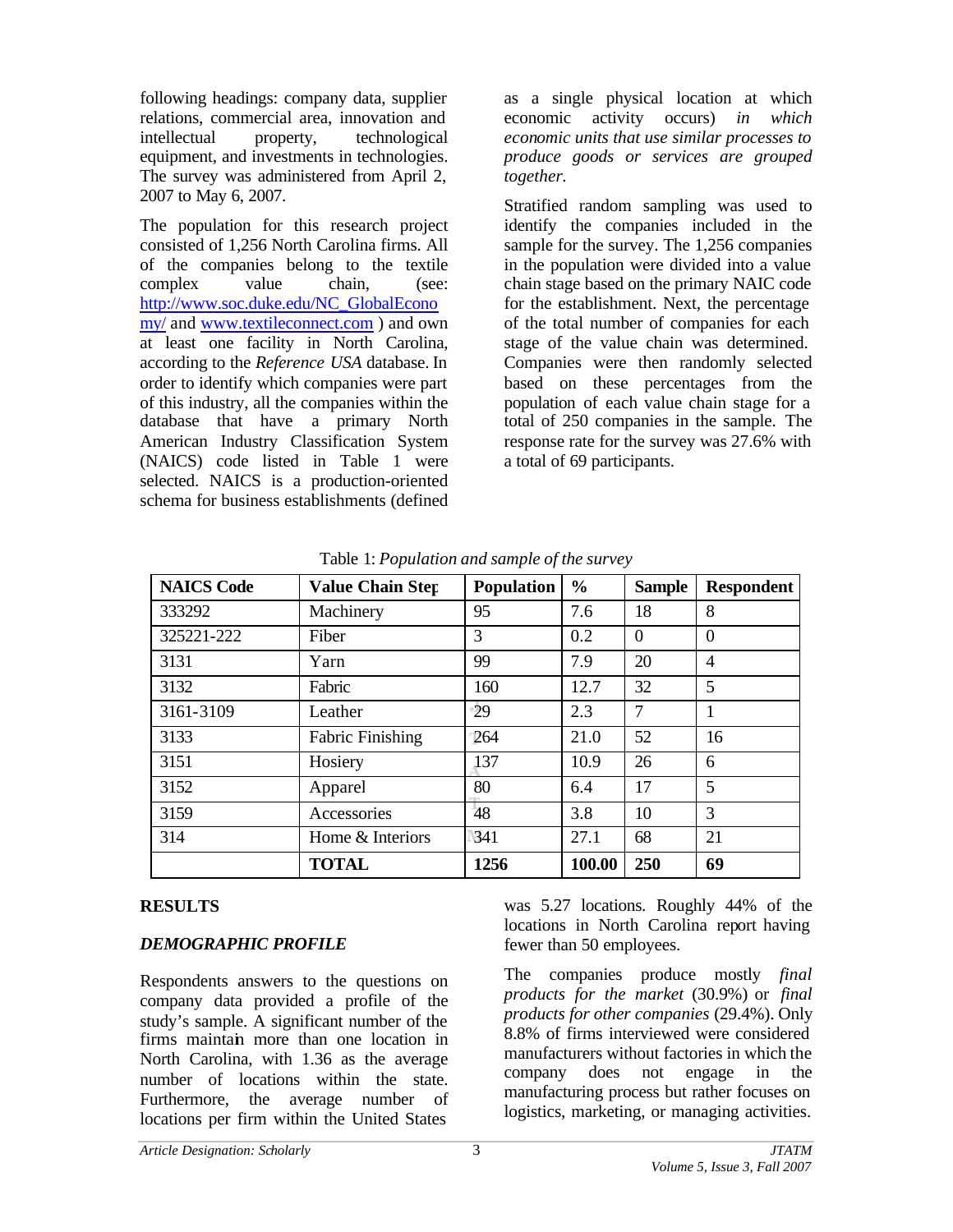Regarding the nature of production, 72% of respondents *make to order*, whereas a smaller group, 19.3%, carry out a *made to stock* kind of production. Moreover, 31.9% of the companies consider themselves a *leader in the industry* and 36.2% consider themselves to have a *relevant position* in the industry.

The most important clients of the interviewed firms are *production companies* (43.5%) or *commercial customers* (34.8%), only 21.7% of firms *sell directly to end customers.* This indicates that a majority of the interviewed firms are upstream producers in the value chain in which few have developed their own distribution or retail operation: 68.1% of them claimed not to own any distribution channels. When the companies *do* have their own distribution channel, they use it mostly to sell in the US (20.3%), whereas only 11.6% have developed distribution to sell both domestically and abroad. The most common types of owned distribution channels are commercial subsidiaries or branch offices, mostly located in Canada (44.4%), Mexico (22.2%) or in the Far East (33.3%). North Carolina textile and apparel companies do not heavily utilize franchising sales outlets and services.

#### *INTERNATIONALIZATION PROCESSES*

The first area covered in the analysis deals with internationalization. On average, the interviewed companies export only 9.1% of their total sales. Beyond normal logistical considerations, this relatively small figure is explained by pointing to the utilization of *domestic* strategic suppliers over *foreign* strategic suppliers. In the survey, strategic supplier was defined as *a supplier that is working with the company in a partnership relationship that is important for the competitive strength of the company itself*. Of the 64% of companies that reported using a strategic supplier, 77.9% of the suppliers were within the US and only 22.1% were located abroad.

However, despite the lower percentage of foreign strategic suppliers, this is still the preferred means of establishing a relationship with foreign countries. Of the 33% of companies that have established a manufacturing internationalization process, 85.7% use a foreign strategic supplier compared to 26.1% with foreign direct investments (FDI). In the majority of the cases, these two strategies did not coexist; rather they were considered as alternatives to one another.

The location of foreign strategic suppliers provides information about the strategy that textile and apparel firms are implementing through this internationalization process. Figure 1 shows that these suppliers are located mostly in countries where companies can take advantage of lower labor costs, with the Far East (47.4%) and Latin America (15.8%) being the main locations.

J Ŧ

A.

T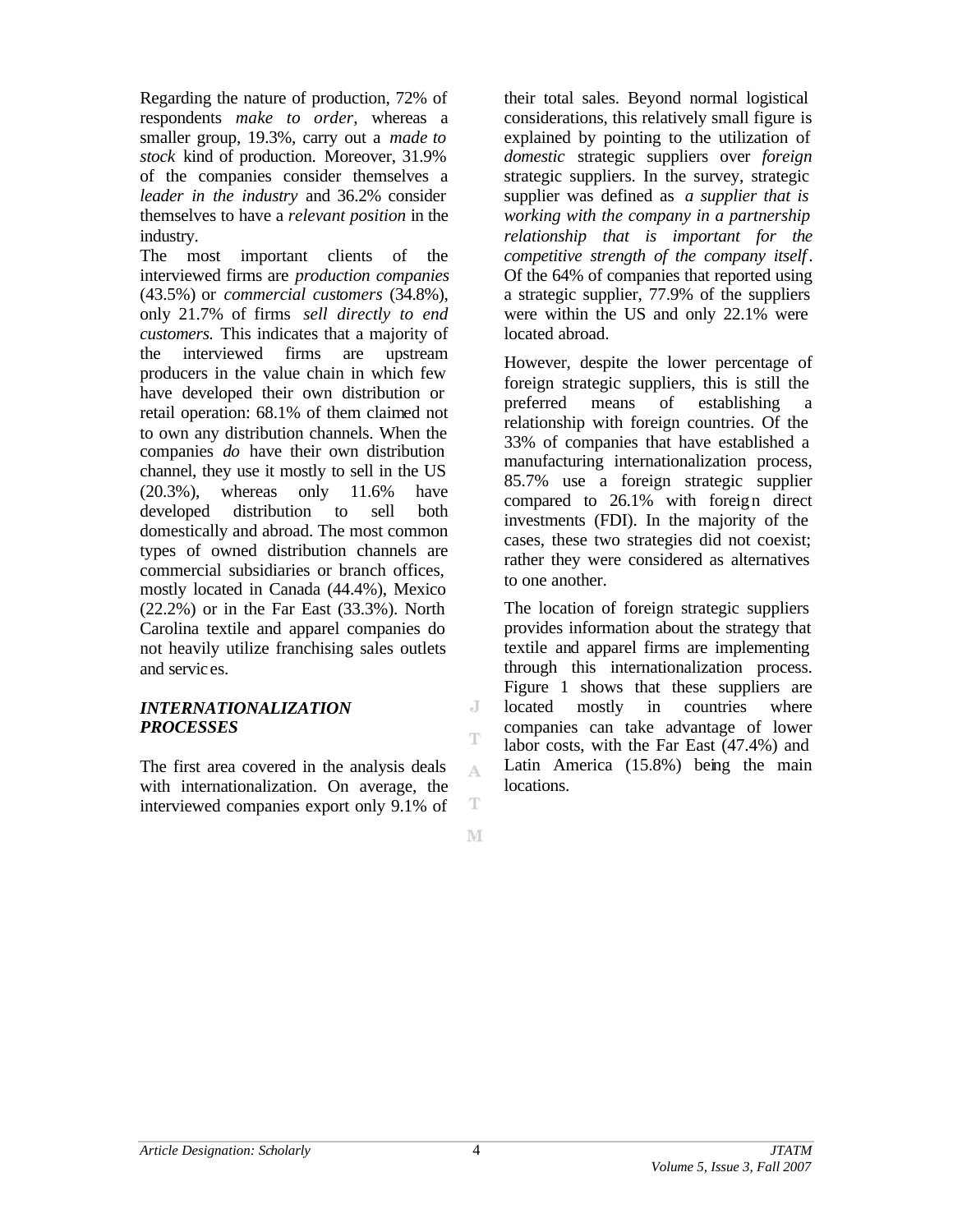

J Ť

А

M

Figure 1: *Strategic suppliers' location abroad*

The same issues can be considered regarding FDI. Foreign direct investment occurring within North Carolina textile and apparel companies is found mostly in Latin Americ a  $(60.0\%)$  or in the Far East  $(40.0\%)$ . Through foreign direct investments, textile and apparel firms are looking for a reduction in production costs but also for the ability to have more direct control over facilities (especially regarding the Latin Americanbased FDI). The firms also use FDI as a way to open new markets; seventy-five percent of the interviewed companies sell directly in the countries where they have FDI for every product and in every market.

What emerges from the comparison of these two forms of internationalization is that they are used by different companies but for the same purpose: efficiency in global sourcing. This result confirms what the companies declared to be the *most important area the company has invested in to develop competitive advantage*: *cutting production costs* (34.8%). This area far surpassed the next two areas: *product innovation* (14.5%) and *customer service* (13.0%).

#### **THE IMPACT OF INTERNATIONALIZATION ON LOCAL OPERATIONS**

To better understand the internationalization strategies of North Carolina firms, it is important to analyze the effects of this process on local activities. For half of the companies, internationalization is a growth strategy. On the other hand, 35.7% of the participants stated that foreign investments or supplier relationships were implemented as a *replacement* for activities done inside the company.

One interesting result that helps to better understand this feature is the degree of vertical integration. Only 26.9% of the firms outsource some of their manufacturing activities, whereas more than half (52.2%) conduct all of the main production activities in-house. Figure 2 illustrates the main effects of partnership with foreign strategic suppliers or FDI on North Carolina operations. The first effect has been to *cut production costs.* But the *reorganization of the division of labor* on a global scale and the *focus on value-added activities* also take on important roles. As happens in other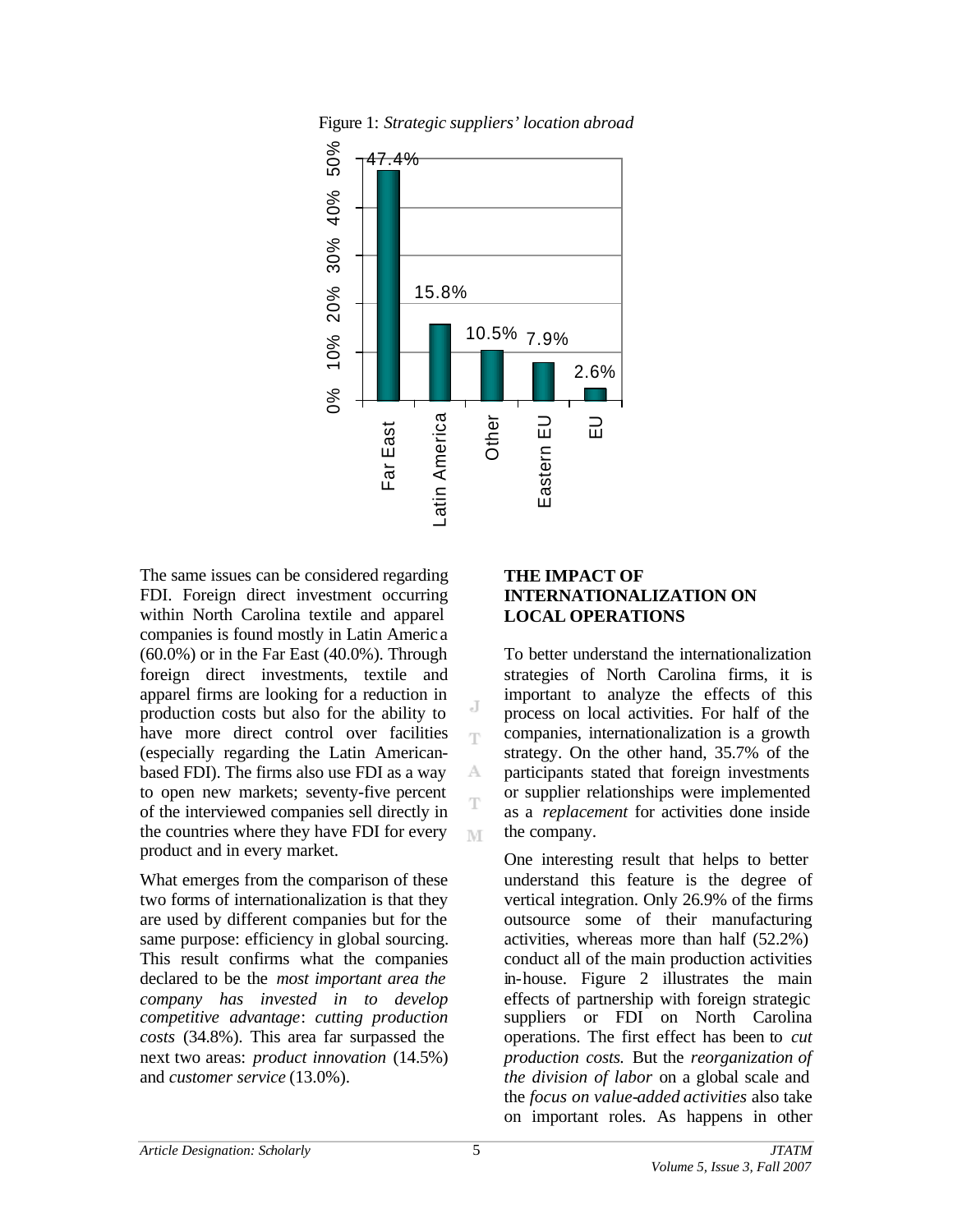industries and in other developed countries, internationalization brings about a new division of labor that allows the firms to focus only on the relatively high valueadded activities and to outsource the other activities to countries with lower labor costs.



J T

А m

M

Figure 2: *Effects of internationalization on local activities*

In order to understand the effect of internationalization on local employment,, the companies were asked for information regarding the number of employees in manufacturing versus non-manufacturing positions. According to the responses, the number of manufacturing workers has decreased for more than half the companies (56.2%). Yet, 43.8% of the companies said the number of non-manufacturing employees has stayed the same, and 25.0% declared the number has increased.

According to the survey responses, logistical and infrastructural weaknesses (30.8%) are the main problems that occur in the internationalization processes. Following internationalization, the companies perceived the need to strengthen their *logistical and commercial abilities* (60.0% of the respondents), but also *marketing* (53.3%) and *finance* (46.6%). Although firms noticed several problems in their internationalization efforts, they have not asked public agencies for help: only 7.0%

participate in projects developed by public institutes. Instead, North Carolina firms rely mostly on *national trade/industry associations* (60.0%) and on *banks or financial institutions* (both local, 57.1% and national, 50.0%). Less important as partners in internationalization are *regional trade/ industry associations* (35.7%) and other *US companies* (26.7%).

# **INNOVATION STRATEGIES**

Many researchers and policy makers argue that the best way to escape from the current "race to the bottom" between the North American and European countries and the rapidly developing economies such as China and India, is to invest in innovation. How often and to what extent do textile and apparel companies adopt this suggestion? To answer this question, the companies were asked about their innovation strategies and their attitudes toward design. According to the survey responses, 53.6% of North Carolina textile and apparel firms have made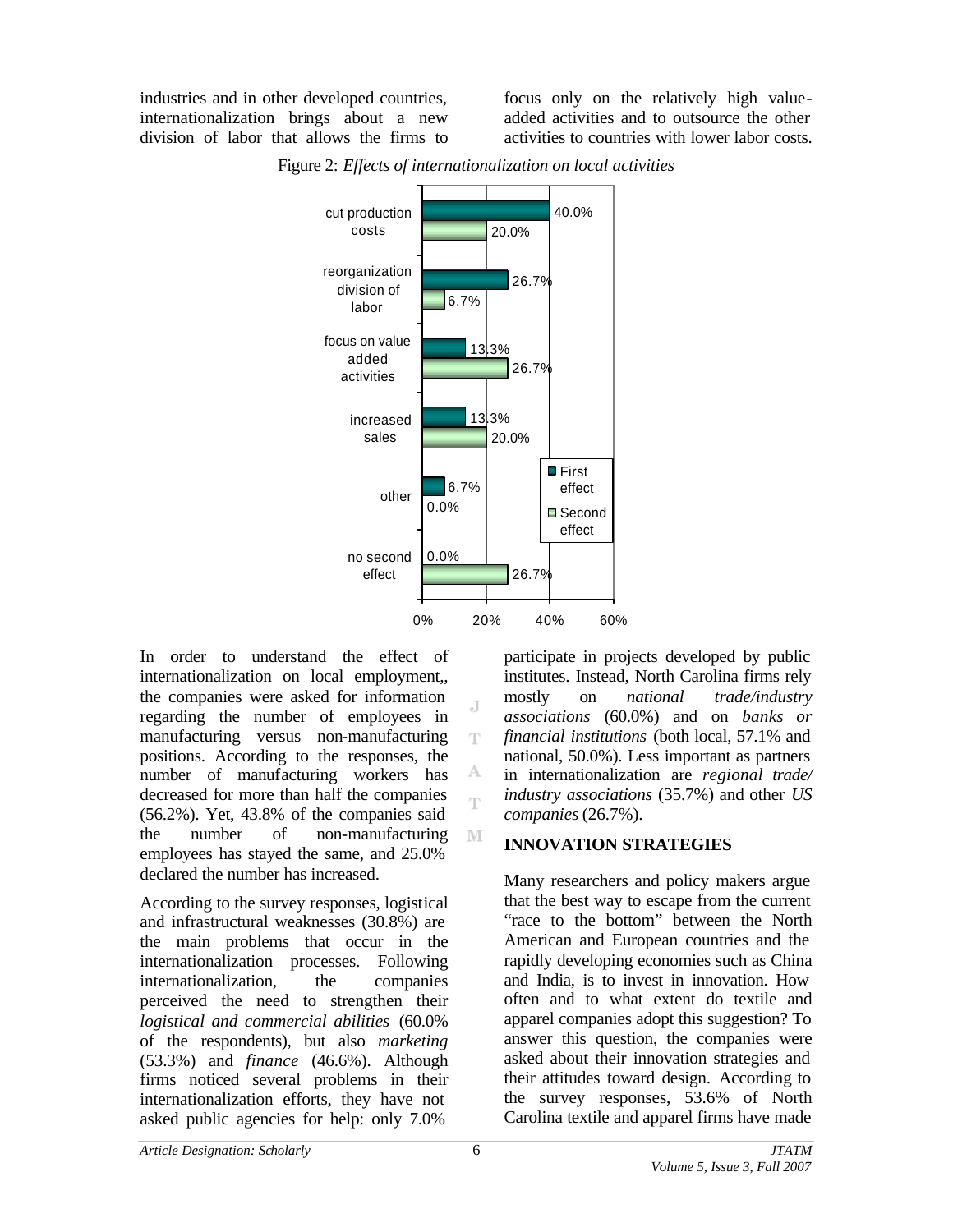product innovations over the last three years. Of these companies, the innovative component of the product innovation was mostly in the area of *design* (for 83.3% of the firms) or in the *materials used* (66.7%). To a lesser degree the focus of product innovation was in the *functionality* of the product (52.8%) and the *technology* incorporated (44.4%).

What have been the most important factors that stimulated product innovation? There is not a unique driver that has been critical for all the companies. *Customers' suggestions* (29.7%) and *market analysis* (21.6%) have been the most important drivers for interviewed companies, with *internal R&D*  (18.9%) being a close third.

Although design is the most important innovative component in most firms, only 46.4% of the respondents said it has a relevant role for the competitiveness of their products. Furthermore, North Carolina textile and apparel companies do not invest strongly in aesthetic design. In fact, no more than 37.7% of the firms that participated in the survey have an in-house design department. This picture of design investments is completed by the information regarding potential collaboration with external designers. Only 10.3% of the firms work continuously with an external designer; the majority of firms (67.6%) still do not have *any* external partner to develop design.

North Carolina textile and apparel firms stress *technical* design based on research and development (R&D) initiatives. The survey found that 36.2% of companies have an internal R&D department. The average number of employees in the R&D department is 7.8; however, for 66.7% of the firms, fewer than three people are in this department. Nevertheless, 28.4% of the firms have registered a patent over the last three years.

How can North Carolina companies innovate through R&D if few have a department dedicated to this task? The answer to this question is found in exploring their relationship with research centers and universities. Figure 3 shows that a large percentage of companies cooperate with one or more institutions, especially US universities and community colleges. The high percentage of companies that cooperate with these research institutions is one of the most remarkable results of the survey. Firms consider these institutions so important, that in many cases they rely on them as an external R&D department. The presence of many prestigious universities within North Carolina, both specialized in the textile and apparel industry and in other tangential industries and activities, creates a unique environment where innovation can be developed.

J.

T

А Ŧ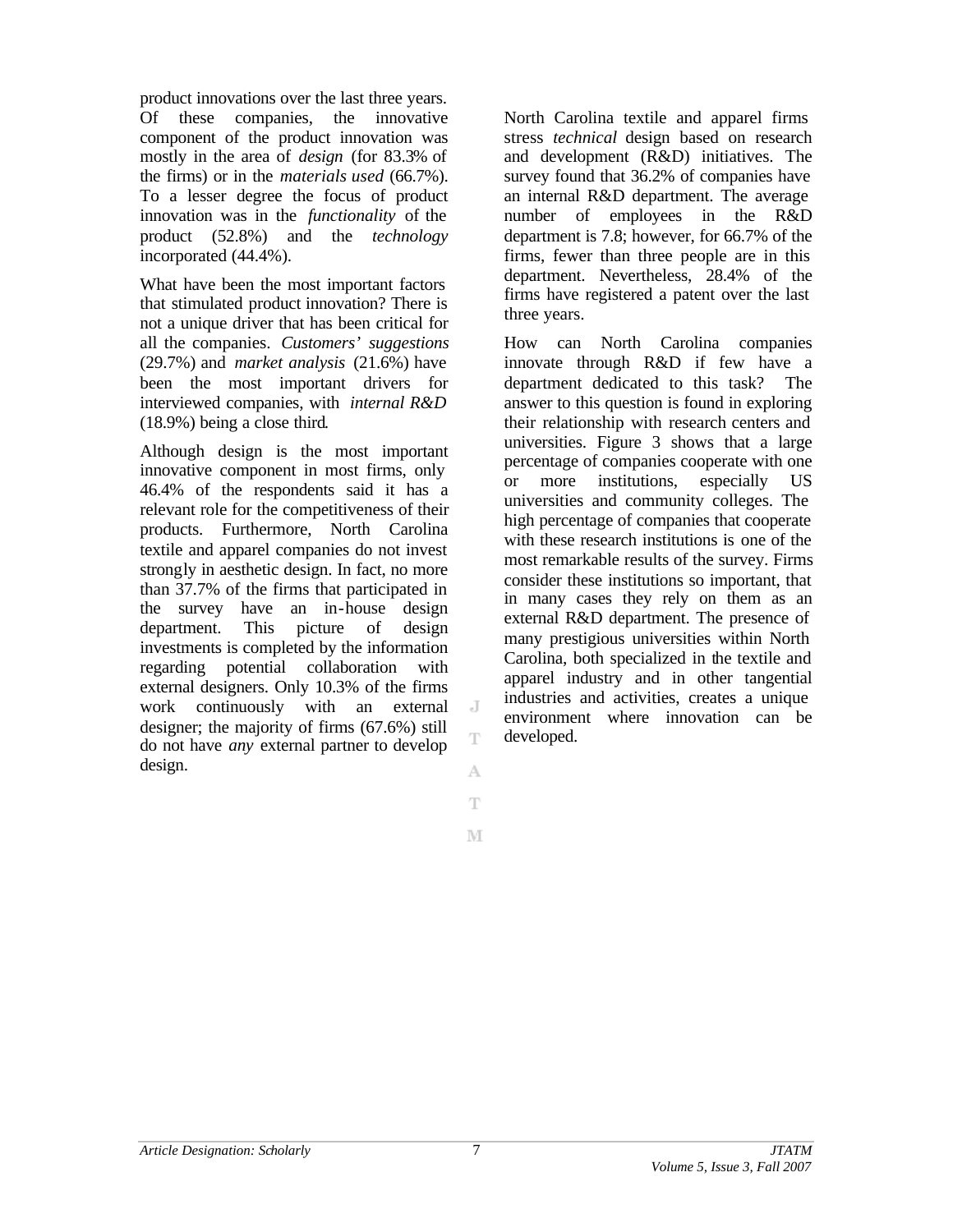

 $\overline{A}$ 

T A

T

M

Figure 3: *Collaborations with research centers and universities*

### **TECHNOLOGY**

The last two sections of the questionnaire were used to determine how textile and apparel companies are currently using technologies, especially websites, to facilitate business activities.

On the whole, firms do not devote a significant amount of company resources to information technology (IT). Actually, 62.3% of the respondents to this question stated that the IT budget is less than 1% of the company's sales. Only 7.5% of the companies are considered 'heavy investors in IT,' defined as dedicating more than 5% of the company's sales to the IT budget. In addition, 71.9% of the firms said that this figure has not changed compared with three years ago. Furthermore, this budget is mostly used for maintaining existing software and infrastructure (for 71% of the companies) rather than investing in new areas of IT.

Very few North Carolina firms outsource their IT activities, thus confirming their vertically integrated organizational structure, even with regard to their IT investments.

*Software maintenance* is the most outsourced activity (44.6% of respondents outsource it), followed by *hardware maintenance* (37.5%) and *website management* (31.7%). A smaller group outsources the *management of the website contents* (23.3%).

Figure 4 shows the different technologies that companies bought or developed. The analysis of the pattern of technological diffusion by North Carolina companies allows one to understand the attitude these firms have toward new technologies and the different implications that IT could have for their strategies. The most common technologies adopted by textile and apparel companies are Internet-based: almost all the textile and apparel firms utilize e-mail and greater than 60% of the respondents have a website. Broadband and electronic data interchange (EDI) are also commonly used, with adoption by 50.0% and 32.4% respectively. The high usage of EDI also reflects the vertically integrated organizational model that characterizes North Carolina textile and apparel companies. The more complex and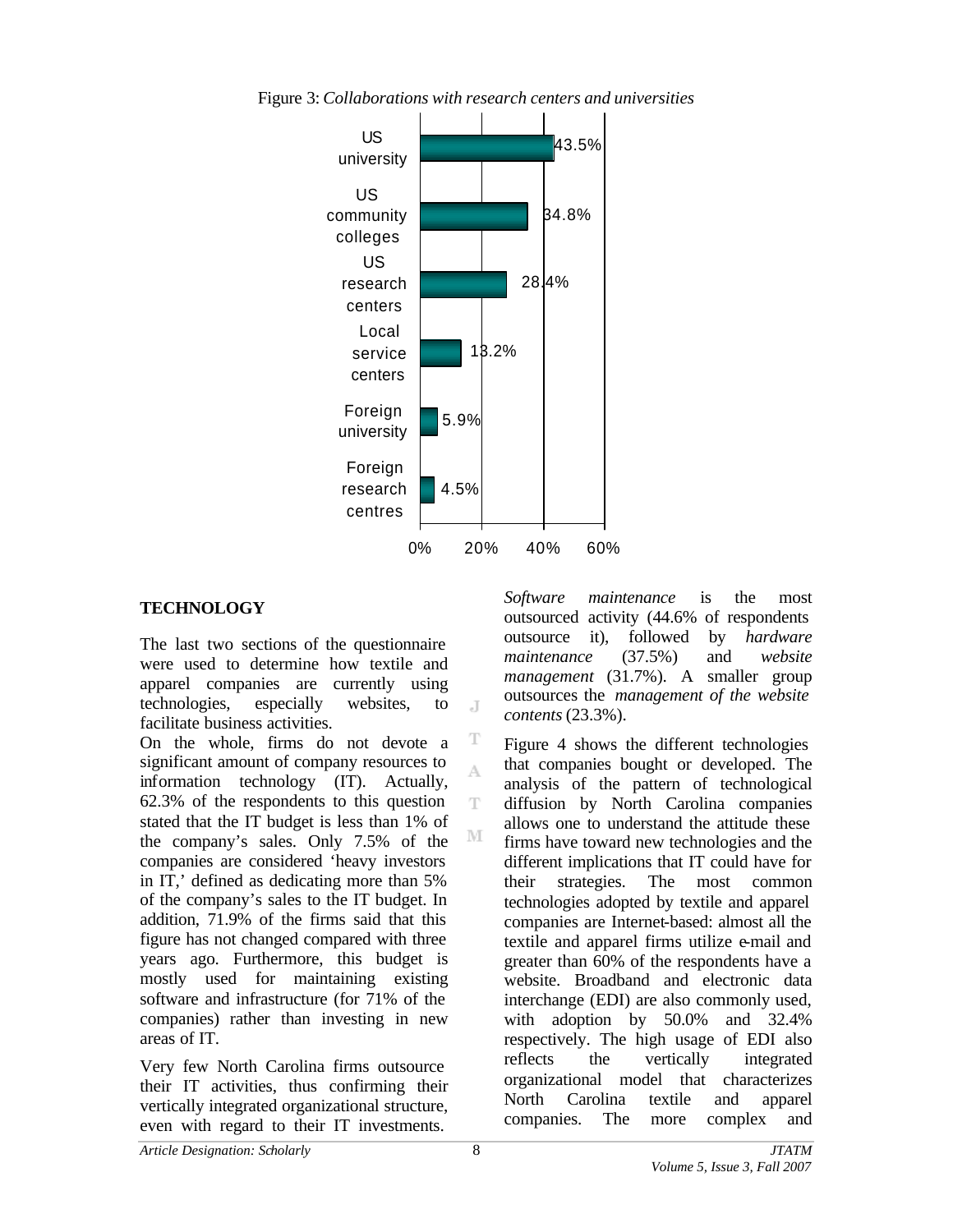innovative technologies, such as customer relationship management (CRM), enterprise resource planning (ERP), data warehousing, and business intelligence solutions, are not significantly used among North Carolina firms. Textile and apparel firms seem to

prefer the adoption of technologies for codified processes, such as EDI and ecommerce. Additionally, very few firms use communication technologies such as videoconferencing, groupware software, extranet or intranet, to interact with partners.



#### *WEBSITE*

According to the survey results, the most important functions of the company website are to: *present information about the company* (for 95.2% of respondents), *provide information on the products* (92.9%), *provide a catalogue* (46.3%) or *collect clients' information* (34.2%). A large percentage of textile and apparel firms also use their websites to: *take on-line orders* (46.3%), and *on-line payments* (30.0%). Subsequently, it is not surprising that

company websites have had a strong effect on business management. According to the questionnaire responses, only 23.1% of textile and apparel firms feel that the website had no effect on company business management, whereas 60.5% of the companies said the website caused an increase in *overall sales*. Other important effects have been the growth of the *customer base* (55.3%) and an improvement in the *interaction with the customers* (56.4%).

These strong impacts are linked to the use of the web as a platform to sell on-line.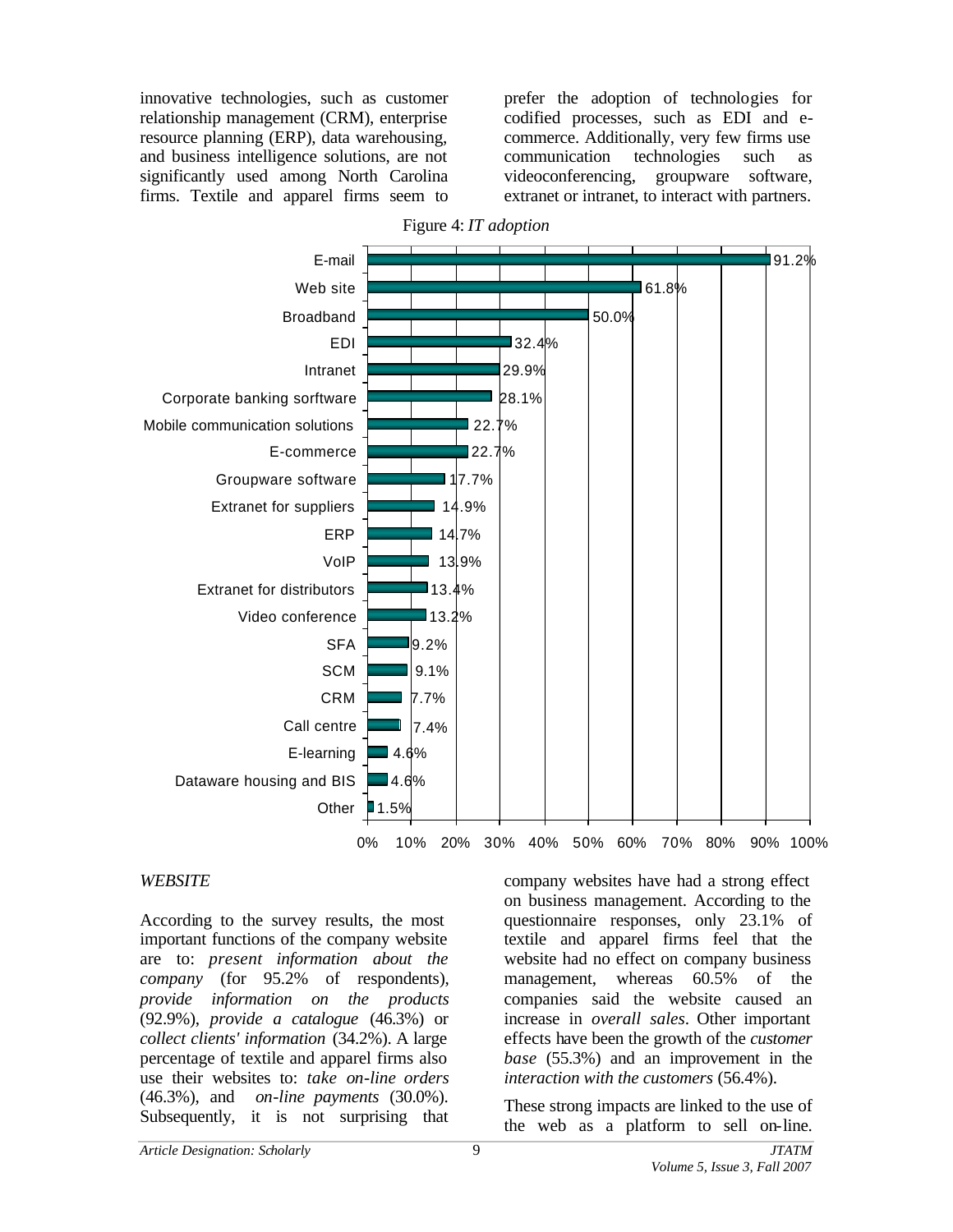Although only 35.7% of companies that have a website sell on-line, the most important reason why companies are selling their products on-line is to *widen the market* (76.5%) rather than *reduce distribution costs* or to offer better *customer service* (both important for only 11.8% of respondents). The firms that use online retailing mostly sell their *entire product range* (56.3%), whereas a smaller percentage only sell *niche products* (25.0%) or *exclusive products* (18.8%). The refusal of the others to enter the web market is principally because these companies feel this distribution channel is *inadequate for their products or processes* (for 46.9% of respondents).

Not only do North Carolina textile and apparel companies consider the website very important for their overall marketing strategy, but they also want to improve it. Of the companies surveyed, 65.8% feel the need to improve the *contents* and 47.4% of them want to upgrade the *graphics* of their website. *Integration* with suppliers, customers, or other partners is another area where many companies  $(42.1\%)$  believe it is important to invest more in the future.

# **CONCLUSIONS**

This survey has portrayed the North Carolina textile and apparel industry as a complex that is facing new challenges due to the dynamics of globalization. These companies have developed strategie s to gain internal efficiency through global sourcing, but also to open the door to new markets. Partnership with strategic suppliers located abroad was the most important form of internationalization. Furthermore, internationalization is viewed as a growth strategy to help reduce production costs by reorganizing the division of labor on a global scale to take advantage of lower labor costs in less developed economies.

Despite the interviewed firms' recognition of the role of design in product innovation, these firms do not appear to be heavily investing in aesthetic design as a strategy to upgrade their position in today's global economy. Rather, they stress research and development-based innovation processes.

The high percentage of companies that have registered patents confirms this effort, which has been achieved more through collaborations with universities and research centers than through internal R&D departments. Overall, it can be concluded that the presence of many universities and research centers that create usable knowledge and provide relevant services is an important competitive advantage of North Carolina as a whole.

North Carolina textile and apparel companies' attitude toward technologies stresses the role of the Internet to enhance business activities. The Internet strategies developed by these firms are focused primarily on market expansion through ecommerce, which has important effects on business management. However, the Internet is an additional channel to traditional distribution, which has been developed by some companies to reach new and different customers. On the whole, North Carolina companies have adopted technologies primarily for codified processes, to be used within the firm rather than to interact with other actors of the value chain.

# **FUTURE RESEARCH**

This survey represents the initial step in a research process that needs to be further expanded. The first area that could be further analyzed is internationalization, with a characterization of different firm models that identify diverse strategic behaviors of companies concerning internationalization, such as the one already created by the TeDIS center for the Italian industrial districts (Chiarvesio, Di Maria & Micelli, 2006). This analysis could be very helpful for researchers and policy makers to locate the different features and needs of companies regarding their presence in the global markets.

Moreover, the global value chain approach could be used to investigate the strategies of firms belonging to different stages of the value chain (e.g., yarn versus fabric versus machinery) in terms of the form and impact of internationalization, innovation strategies, the path of upgrading and attitudes toward

J T

A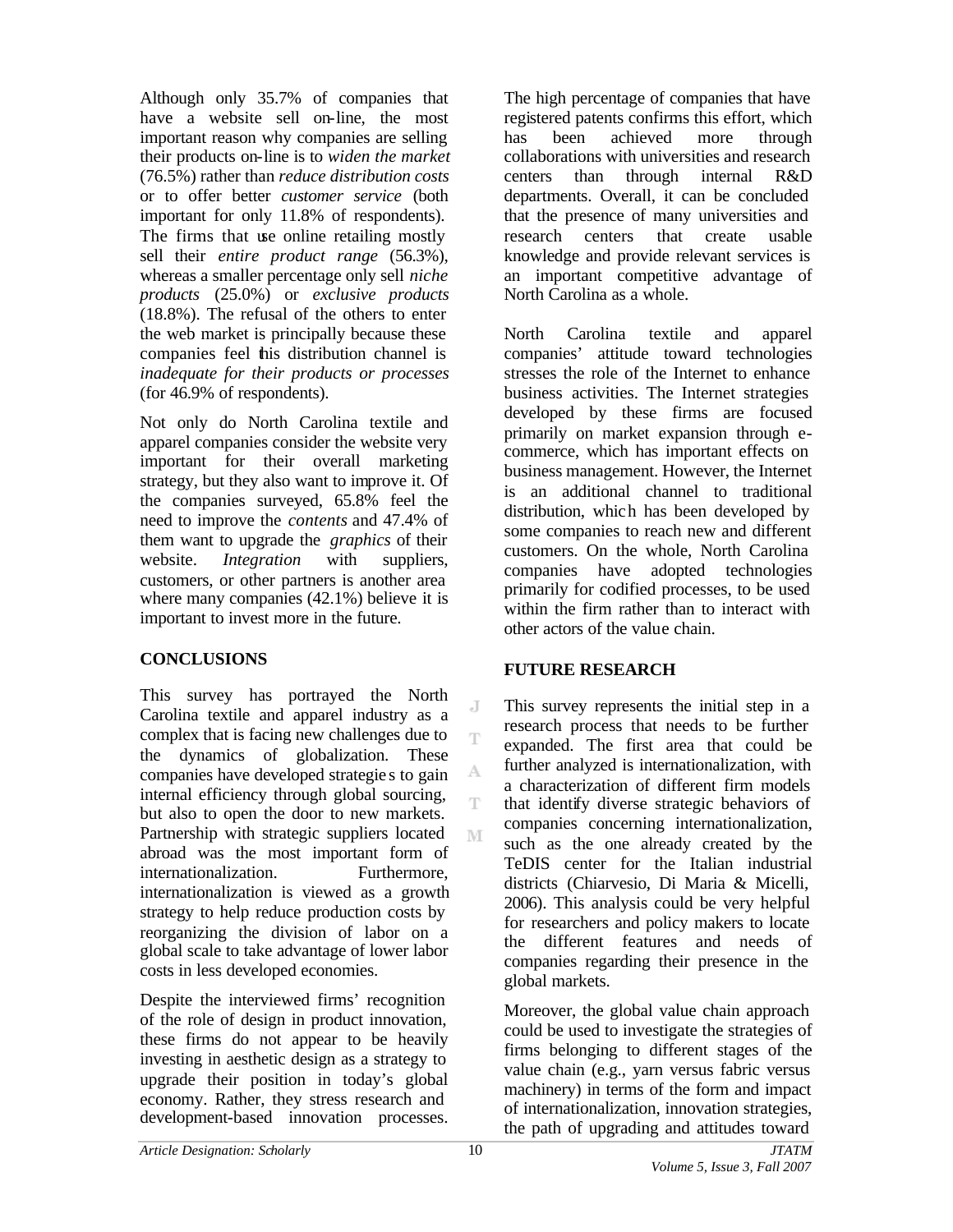technologies. Along these lines, another area for further research could be the identification of the governance structures most common to each stage of the value chain (Gereffi, Humphrey & Sturgeon, 2005).

Lastly, the global value chain approach enables an analysis of industries that can identify strengths and weaknesses by country. In order to better understand the trends and the characteristics of the textile and apparel industry from a global point of view, an international comparison between North Carolina and other countries with an equally strong tradition in this industry would be desirable.

### **ACKNOWLEDGEMENTS**

The authors express their sincere gratitude to the CGGC and TeDIS teams for their assistance in this effort and their valuable suggestions, including: Gary Gereffi, Mike Hensen, Andrew Kindman, Lauren May, Ryan Ong, Ben Sacchetti, and Craig Stephenson from CGGC and Stefano Micelli and Marina Chiarvesio from TeDIS. Research support from the Social Science Research Institute at Duke University is also gratefully acknowledged.

### **REFERENCES**

- Adhikari, R. & Yumiko Y. (2007). The A textile and clothing industry: Adjusting to the post-quota world. *Industrial Development for the 21st Century: Sustainable Development* M *Perspectives*, New York: United Nations, Department of Economic and Social Affairs.
- Cagle C. (2006). Improving the competitiveness of North Carolina textile manufacturers with e-business initiatives. Unpublished doctoral dissertation, North Carolina State University, Raleigh.
- Cassill N., Little T., Godfrey B., & Frederick S. (2006). *The state of the union of the textile industry in North Carolina: improving global market competitiveness with identification*

*and assistance of core competencies*. Report to N.C. Department of Commerce.

- Chiarvesio M., Di Maria E., & Micelli S. (2006). Global value chains and open networks: the case of Italian industrial districts. Paper presented at the 18th Annual SASE Conference.
- De Marchi V. (2007). Le PMI e la sfida globale: distretti industriali italiani e cluster americani a confronto. Unpublished dissertation, Ca' Foscari University of Venice.
- Frederick S., Cassill N., Little T., & Godfrey B. (2007). *Textile information warehouse for the North Carolina textile complex: providing assistance to enhance global market competitiveness.* Report to N.C. Department of Commerce.
- Gereffi, G. (1996). Global commodity chains: New forms of coordination and control among nations and firms in international industries. *Competition & Change* 1(4), 427-439.
- Gereffi G. (1999). International trade and industrial upgrading in the apparel commodity chain. *Journal of International Economics,* 48 (1), 37- 70.
- Gereffi G., Humphrey J., & Sturgeon T. (2005). The Governance of Global Value Chains. *Review of International Political Economy,* 12 (1), 78-104.
- Gereffi G., & Korzeniewicz M. (1994). *Commodity Chains and Global Capitalism*, Westport: Praeger.
- Gereffi G., & Memodovic O. (2003). *The global apparel value chain: what prospects for upgrading by developing countries?* United Nations Industrial Development Organization (UNIDO), Sectoral Studies Series.
- Kaplinsky R., & Morris M. (2003). *A handbook for value chain research.* Prepared for the International Development Research Centre, Canada.

*Article Designation: Scholarly JTATM*

J.

T

T